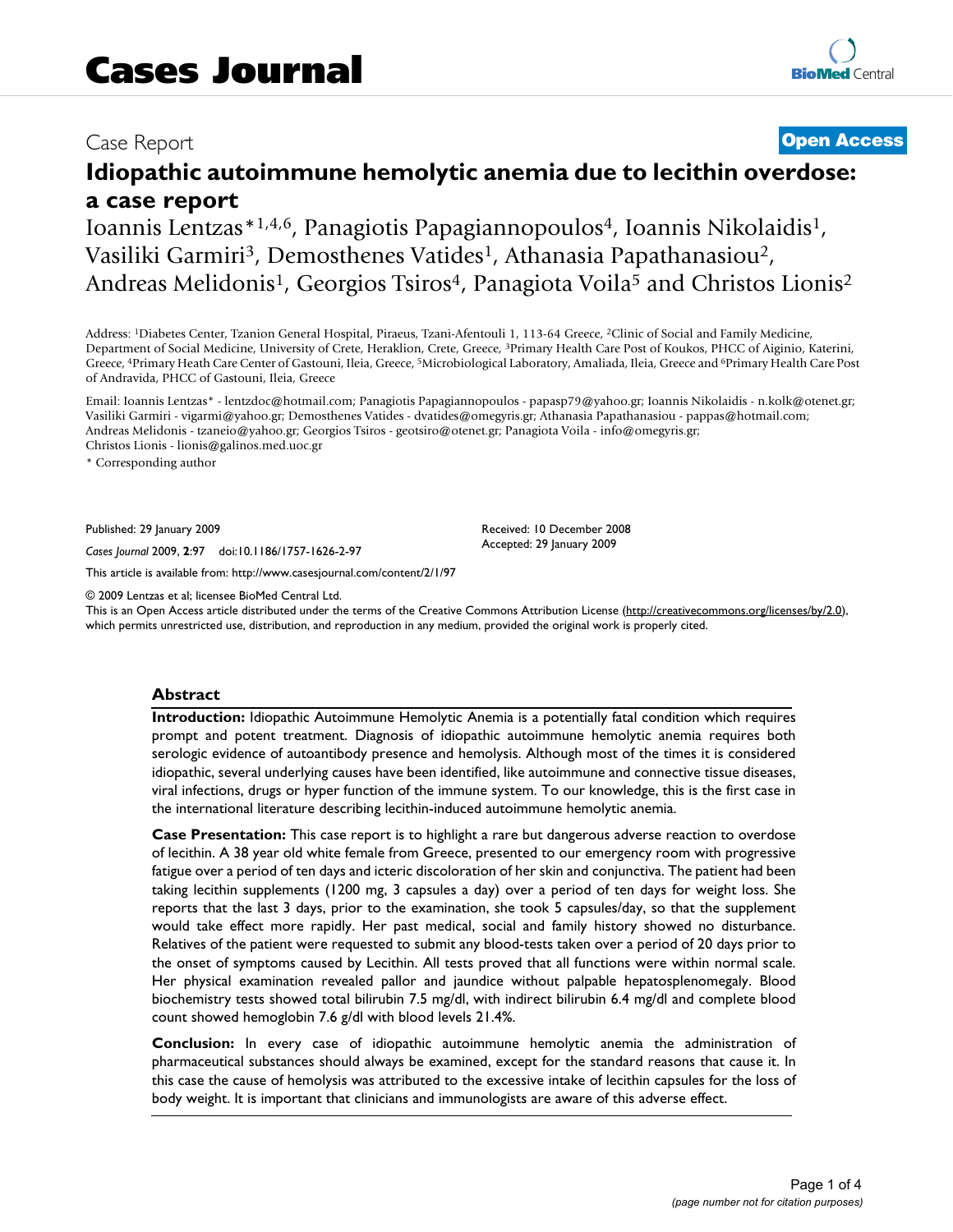## **Introduction**

Idiopathic Autoimmune Hemolytic Anemia is a potentially fatal condition which requires prompt and potent treatment. Diagnosis of idiopathic autoimmune hemolytic anemia (IAIHA) requires both serologic evidence of autoantibody existence and hemolysis. Sensitized red blood cells (RBCs) are destroyed by intravascular and/or extravascular hemolysis. Although most of the times it is considered idiopathic (the cause of autoimmunization remains obscure in 50% of the patients) [1], several underlying causes have been identified, like autoimmune and connective tissue diseases, viral infections, drugs or malignancies of the immune system [2]. In the absence of a clinically apparent underlying disorder, testing for the presence of antinuclear antibodies, a serum protein electrophoresis (SPE) and a Computer Tomography (CT) scan must be systematic. Conversely, if no abnormalities are revealed, the relevance of a systematic medullar biopsy (MB) at AIHA onset seems very low [3]. Phospholipids, which include the compound phosphatidyl choline, the chemical name for lecithin are lipids containing a phosphoric acid residue. The main phospholipids in lecithin from soya and sunflower are phosphatidyl choline, phosphatidyl inositol, phosphatidyl ethanolamine, and phosphatidic acid. Although lecithin was first observed and isolated from egg yolk in 1846, it was only 20 years later that the choline component in lecithin was identified [2]. The role of polyunsaturated fatty acids in decreasing the cholesterol levels in the blood is well founded in literature. In addition, dietary phospholipids from various origins, particularly polyunsaturated fatty acid phospholipids, such as those of soy bean lecithin have a cholesterol-lowering effect in humans [4]. There are studies which exhibit that soy-derived lecithin has significant effects on lowering cholesterol and triglyceride, while increasing high density lipoproteins (HDL) levels in the blood. [5,6]. This case study is to highlight a rare but hazardous adverse reaction to lecithin or to the other substances that the capsules contain. Consent was obtained from the patient for publication of the hereby study. The legal authorities have been notified of the adverse effect of over consumption of lecithin.

# **Case presentation**

A 38 year old white female from Greece, presented to our emergency room with progressive fatigue over a period of ten days and icteric discoloration of her skin and conjunctiva. The patient had been taking lecithin supplements (1200 mg, 3 capsules a day) over a period of ten days for weight loss. Her medical, social and family history revealed no possible cause for such a condition. Relatives of the patient were requested to submit any blood-tests taken over a period of 20 days prior to the onset of symptoms caused by Lecithin. All tests proved that all functions were within normal scale: Haemoglobin 12.8 gr/dl, blood

levels 39.3%, Mean cell volume (MCV) 84.2 fl, mean cell haemoglobin (MCH) 26.7 pg, mean cell haemoglobin concentration (MCHC) 32.5 gr/dl, White Blood Cell (WBC) 6400\*1000/μl, Platelet counts (PLT) 210000\*1000/μl, Urea 19 mg%, Creatinin 0.51 mg%, Lactate Dehydrogenase (LDH) 140 IU/L, Total bilirubin 0.78 mg%, Indirect bilirubin 0.19 mr%. Chemical and microscopic urine examination showed ph 5.5, s.w.1020, leukocytes 2–3 cells/h.p.f., erythrocytes 0–1 cells/h.p.f. and chemical and microscopic feces examination showed leukocytes 2–3 cells/h.p.f., erythrocytes 0–1 cells/h.p.f., without vermins. She denied the consumption of any medications, herbals or dietary supplements other than lecithin capsules during the past four weeks. She was not experiencing any shortness of breath or dyspnea on exertion. After her hospital intake physical examination revealed pallor and jaundice without palpable hepatosplenomegaly. No skin lesions or lymphadenopathy were observed following routine cardiac, pulmonary and abdominal examination. Blood biochemistry tests showed total bilirubin 7.5 mg/dl, with indirect bilirubin 6.4 mg/dl and increased LDH 405 IU/L. Liver function tests and the rest of the comprehensive metabolic panel (CMP) was within normal limits. Complete Blood Count showed haemoglobin 7.6 g/dl with blood levels 21.4%. MCV 99 fl, MCH 29.6 pg and MCHC 29.5 g/dl. White Blood Cell and Platelet counts were normal. Reticulocyte count was 15%. The peripheral blood smear showed spherocytes. (Fig. 1). Direct Antiglobulin Test (DAT) was positive for anti-IgG, but tests for anti-nuclear antibodies (ANA) and Rheumatoid Factor were negative, Thyroid function tests(T3 1.72 ng/ml, T4 9.45 μg/dl, TSH 2.07 μIU/ml) and Serum Protein Electrophoresis (Albumines 61%, a1 2.8%, a2 9.5%, β 10.4%, γ 13.2%) were unremarkable. C3 complement (0.99 gr/l), C4 (0,05 gr/l) and IgG (16,50 gr/l) were within normal rates. CT scan of the chest, abdomen and pelvis were unremarkable. Finally, bone marrow biopsy that was performed can be seen in



Figure 1 **The peripheral blood smear showing spherocytes**.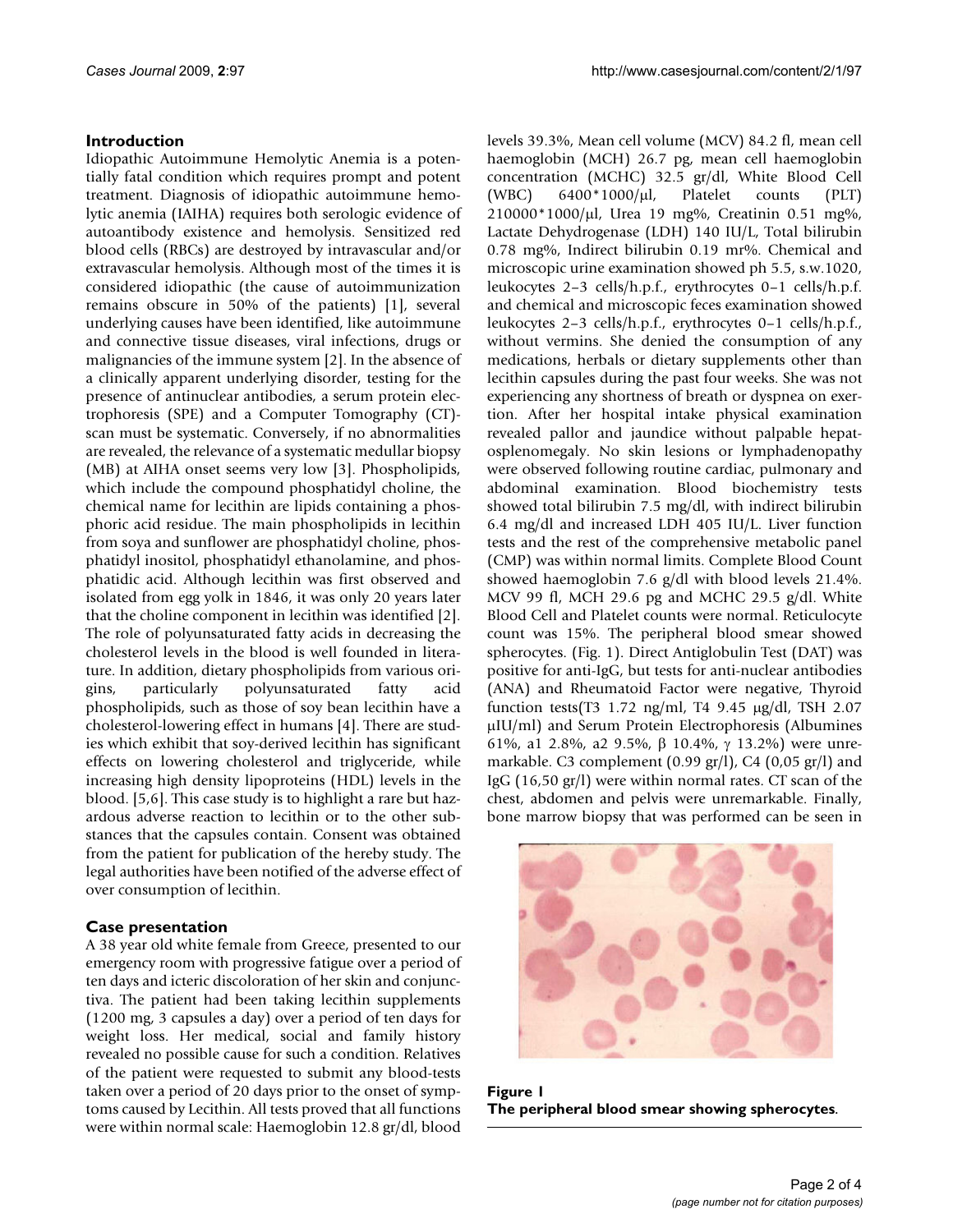(Fig 2). The patient was prescribed for prednisolone 60 mg per day. Her clinical picture during the 10-day hospitalization was uneventful. The patient was re-examined after four weeks, and her clinical and biochemical profile returned to normal without residual deficits or complications. She denied any consumption of lecithin, over this period; therefore our medical team did not conduct any further research.

# **Discussion**

Idiopathic autoimmune hemolytic anemia results from auto antibodies' production. Depending on the special characteristics of those antibodies, there are different types of autoimmune hemolytic anemia, a) Cold agglutinin disease, b) Warm agglutinin disease c) Donath-Landsteiner disease and d) drug-induced where auto antibodies are Ig-G type.

There are different underlying mechanisms of druginduced autoimmune hemolytic anemia [7].

1. Drug-absorption. An epitope of the drug (lecithin) attach to the proteins of the erythrocyte membrane and finally leads to IgG antibodies formations.

2. Immune Complex Formation. When the substance combines with the plasma protein, it creates a complex which triggers the formation of antibodies against it. The new immune complex attaches to the RBC membrane and activates the complement which consequently leads to intravascular haemolysis.

3. The drug affects immune cells, so that it causes immune answer: DAT positive.

4. Probably the drug changes RBC membrane and that makes it vulnerable to the complement but nonspecifi-



**Figure 2 Bone marrow biopsy**.

cally, so that RBC's are destroyed extravascularly and that results in a negative DAT. [7].

In everyday clinical practice it is sometimes difficult to define the exact mechanism with which a pharmaceutical substance causes hemolysis, because more than one of the mechanisms that are mentioned before is involved. Fundamental step to the differential diagnosis of autoimmune hemolytic anemia is the exclusion of the remaining pathological conditions that cause it such as lymphohyperplastic disease, neoplasia, connective tissue disorders, thyroid gland disease, chronic hepatitis, and infections such as Ebstein-Barr Virus (EBV), Cytomegalovirus (CMV), Human Immunodeficiency Virus (HIV) and Mycoplasma.

In the present case all the above were excluded based on the history, the objective examination, and the laboratory findings. Consequently, the cause of autoimmune haemolytic anemia due to the administration of overdose of lecithin (or to the other components of the capsule) is very probable. The causing mechanism which is based on the positive DAT as antibody Ig-G and the action of lecithin as a drug absorption mechanism, or antibodies induction due to modification of RBC membrane by lecithin.

# **Conclusion**

To our knowledge this is the first case in the international literature describing lecithin-induced idiopathic autoimmune hemolytic anemia. Our treatment was in compliance with the recommended standard treatment of hemolytic anemia, with the discontinuation of the pharmaceutical agent, and namely the discontinuation of lecithin capsules, and the beginning of treatment with corticoids and it was efficient. It is important to the clinicians to be aware of this adverse effect and conduct more research. In every case of autoimmune hemolytic anaemia the administration of pharmaceutical substances should always be examined detached from the standard reasons that cause it. In this case the cause of hemolysis was attributed to the intake of an overdose of lecithin capsules for the loss of body weight.

# **Competing interests**

The authors declare that they have no competing interests.

# **Authors' contributions**

LI analyzed and interpreted the patient data regarding the hematological disease. PP collected the data and was a major contributor in writing the manuscript. NI performed the bone marrow biopsy. GV, VD, TG, VP and PA were contributors in writing the manuscript. LC interpreted the patient data regarding the hematological disease. MA performed and analyzed the auto-immune tests.